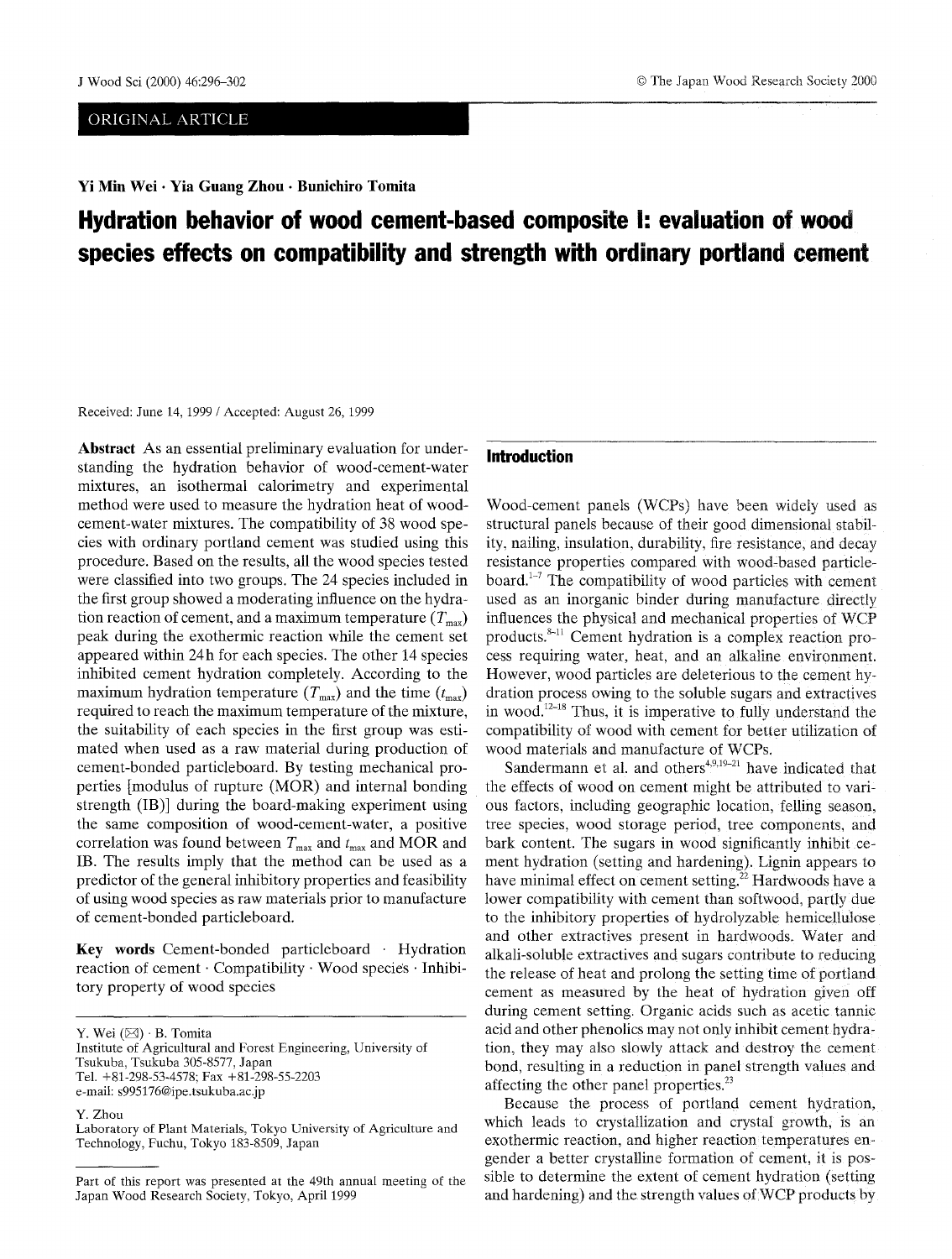measuring the reaction temperature of wood-cement-water mixtures during the exothermic reaction. Some research $ers^{24-27}$  used this theory to research the hydration behavior of wood-cement-water mixtures to estimate the inhibitory characteristics of given wood species.

During the manufacture of WCPs it is usually impossible to use a single wood species as raw material; instead, combinations of wood species are used. Because of the different extractives content among the wood species, with their compatibility being influenced by the species, the properties and strength values of WCPs are sensitive to the wood species used. Adding specific chemicals such as  $CaCl<sub>2</sub>$ , MgCl<sub>2</sub>, and Al<sub>2</sub>(SO<sub>4</sub>)<sub>3</sub>, sometimes called mineralizing agents, improves the compatibility of the wood and the cement. Therefore, understanding and confirming the inhibitory qualities of wood species prior to manufacture is significant for maintaining the stability of WCPs, improving the utilization of wood, and reducing production waste and cost.

The 38 wood species included in this study were selected in China based on the belief that because of the factory sites and wood resources distribution they are potential raw materials for cement-bonded board production. The objectives of the study were to (1) determine the variability of the inhibitory influences of these species on cement hydration for wood-cement-water mixtures; (2) classify these species in terms of their inhibitory characteristics; and (3) simultaneously examine the effect of the hydration reaction on the strength values of the WCPs.

## **Materials and methods**

Apparatus



The experiment (Fig. 1) designed and used in this study consisted mainly of three parts: (1) 12-point temperature-

Fig. 1. Apparatus used to measure the hydration characteristics of the wood-cement-water mixture

time recorder and plotter; (2) insulating container (thermos flask filled with insulating material such as cotton and mineral wool); (3) platinum (Pt) thermocouple. Accessories included a pipe sleeve, copper pipe, and plastic container.

Sandermann et al. $4$  suggested a method for determining the initial hydration of wood-cement composites by measuring the rate of temperature rise; Weatherwax and Tarkow<sup>3,19</sup> also used this technique with slight modification. Moslemi et al. $8.25$  suggested using an inhibitory index (*I*) expressed by an equation for evaluating and classifying the compatibility of wood-cement-water mixtures. For more immediately and uncomplicated explanations of the hydration reaction, the maximum temperature  $(T_{\text{max}})$  of hydration and the time  $(t<sub>max</sub>)$  required to reach the temperature were used directly to evaluate the index of compatibility between wood species and cement.

Sample preparation and analysis of the hydration reaction

In total, 38 commercially important wood species were selected for this study (Tables 1, 2) and then air-dried. Because of the difference of hydration temperatures in sapwood and heartwood due to differences in their extractives content, $2^{1,27}$  wood from a mixture of sapwood and heartwood for each species was stored for more than 3 months in a natural condition prior to use (EMC 20%). After debarking the wood to increase its specific surface and to promote sufficiently separation of extractives that seep from the wood, each species of wood was reduced to powder with a high-speed grinder. The wood powder was screened through 20 mesh and then stored in polyethylene bags until use. The cement used in this study was commercial ordinary portland cement that was stored in sealed plastic bags to avoid quality changes due to moisture problems. The weights of wood powder, cement, and water in the mixture were 15g (oven-dried), 200g, and 90g (including the water in wood species), respectively.

The setup of the sample for the hydration reaction is as follows: First, cement  $(200g)$  and wood powder  $(15g)$  ovendried basis) were dry-mixed in a container. After fully mixing by hand for about 5 min, the mixture was placed in a thermos flask with a thermocouple and covered with insulating materials such as cotton and fiberglass. Within 24h the exothermic phenomenon of the wood-cement-water mixture was observed and plotted against time. The hydration experiment in this study was conducted at ambient temperatures ranging from  $20^{\circ}$  to  $23^{\circ}$ C. The experimented steps and composition in the mixture were based on the research reported by Moslemi et al.<sup>24,25</sup> and Weatherwax and Tarkow. $3,19$  The hydration reaction of the mixture indicated that within a 24-h observation period there was an exothermic peak that represented cement setting with a maximum temperature in some species mixed with cement; the time to attain the maximum temperature of hydration was considered the required setting time of the mixture. A total of 39 groups of samples (38 for wood species and 1 for cement alone used as a control sample) were prepared to measure the hydration characteristics. Three replications were conducted for each species for statistical analysis.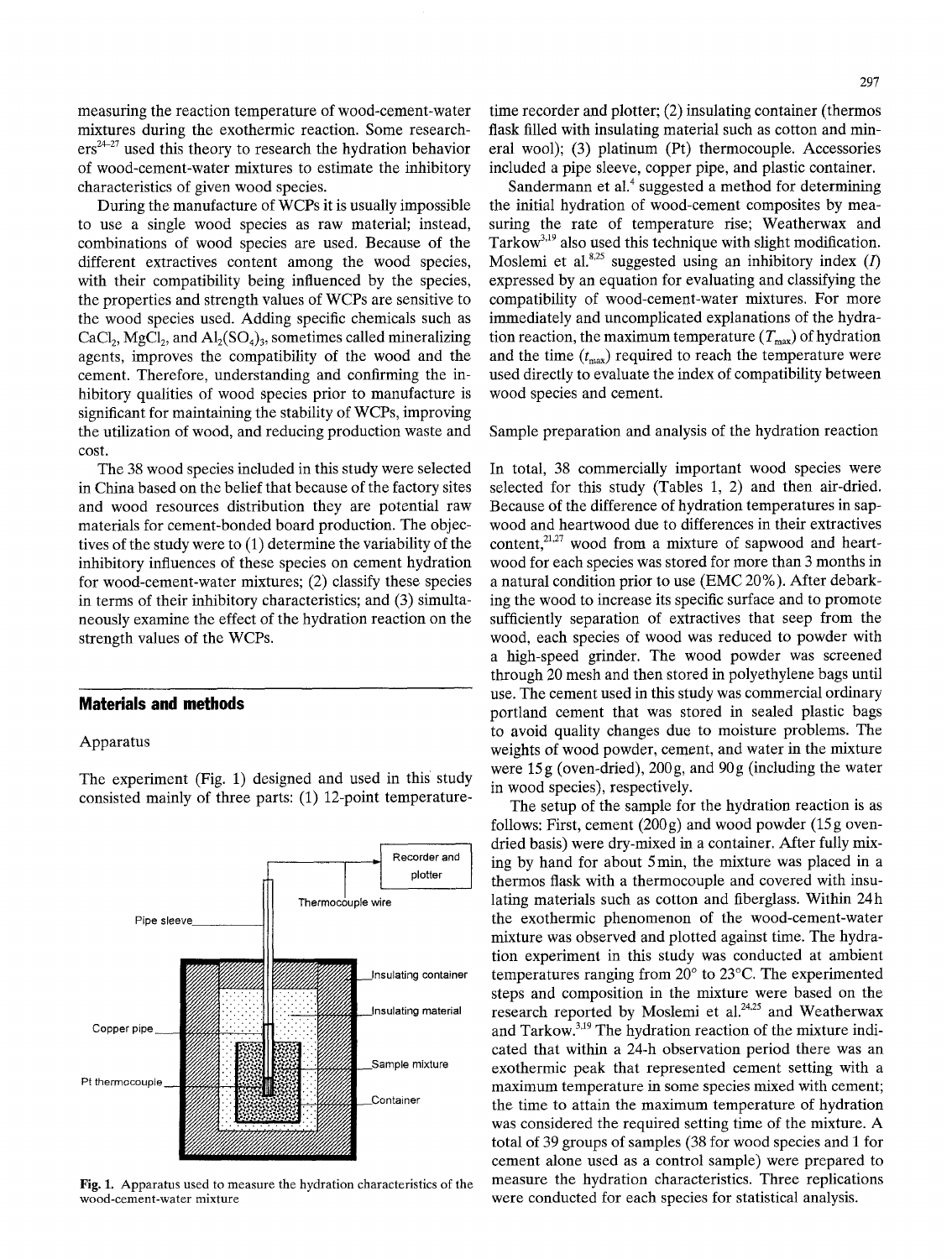**Table** 1. Hydration characteristics of wood-cement-water mixtures (type I)

| Species                         | Temperature $T_{\text{max}}$ (°C) |           |               | Time $t_{\text{max}}$ (h) |           |              |
|---------------------------------|-----------------------------------|-----------|---------------|---------------------------|-----------|--------------|
|                                 | Average <sup>a</sup>              | <b>SD</b> | Grouping*     | Average <sup>a</sup>      | <b>SD</b> | Grouping*    |
| Cement (control)                | 59.4                              | 0.29      | A             | 9.2                       | 0.47      | FG           |
| Least inhibitory species        |                                   |           |               |                           |           |              |
| Pterocarya stenoptera C.DC.     | 54.9                              | 1.47      | B             | 6.7                       | 0.24      | BC           |
| Betula platyphylla Suk.         | 54.8                              | 1.02      | B             | 7.7                       | 0.24      | CD           |
| Eucalyptus mcintyrensis         | 53.8                              | 0.95      | BC            | 5.8                       | 0.24      | A            |
| Pinus koraiensis Sieb.          | 52.7                              | 0.54      | $\mathsf{C}$  | 8.3                       | 0.24      | EF           |
| Pinus tabulaeformis Carn.       | 52.5                              | 2.04      | $\mathcal{C}$ | 8.8                       | 0.47      | EF           |
| Eucalyptus cf. rubida           | 52.3                              | 1.94      | $\mathcal{C}$ | 6.2                       | 0.62      | AB           |
| Eucalyptus saligna              | 51.9                              | 2.92      | CD            | 6.7                       | 0.24      | BC           |
| Intermediate inhibitory species |                                   |           |               |                           |           |              |
| Populus tomentosa Carr.         | 50.3                              | 2.92      | D             | 11.2                      | 2.06      | $\mathbf{I}$ |
| Tilica mandshurica Rupr.        | 49.9                              | 1.52      | E             | 7.8                       | $0.24 -$  | CD           |
| Salix babylonica Linn.          | 46.5                              | 4.53      | EF            | 13.1                      | 3.00      | KL           |
| Toona sinesis Roem.             | 46.5                              | 1.98      | EF            | 7.4                       | 1.23.     | BC           |
| Quercus variabilis B1.          | 45.8                              | 2.10      | FG            | 14.7                      | 0.47      | M            |
| Castanea mollissima B1.         | 44.6                              | 1.02      | G             | 6.7                       | 0.24      | BC           |
| Fraxinus mandshurica Rupr.      | 44.2                              | 1.25      | GH            | 12.0                      | 2.84      | JK           |
| Platycladus orientalis L.       | 44.2                              | 3.08      | GH            | 11.8                      | 1.84      | J            |
| Quercus mongolica Fisch.        | 42.5                              | 1.77      | H             | 11.5                      | 1.08      | J            |
| Betula albo-sinensis Burkill    | 41.7                              | 0.90      | I             | 10.0                      | 0.71      | <b>GH</b>    |
| Quercus liaotungensis Koidz     | 41.4                              | 1.07      | I             | 10.2                      | 0.41      | GH           |
| Acea truncatum Bunge            | 41.1                              | 1.02      | J             | 13.5                      | 0.00      | LM           |
| High inhibitory species         |                                   |           |               |                           |           |              |
| Quercus aliena B1.              | 41.7                              | 1.27      | I             | 20.5                      | 0.00      | O            |
| <i>Acea mono</i> Maxim          | 38.2                              | 1.08      | J             | 14.4                      | 1.03      | M            |
| Larix olgensis Henry            | 38.0                              | 1.67      | J             | 20.0                      | 0.00      | $\circ$      |
| Calophyllum inophyllum L.       | 36.8                              | 1.06      | JK            | 14.4                      | 0.42      | M            |
| <i>Betula costata</i> Trautr.   | 35.9                              | 0.80      | K             | 16.5                      | 0.71      | N            |

SD, standard deviation

<sup>a</sup>Each value is the average of three replications

\* Means with the same capital letter are not significantly different at the 5 % significance level

Species Temperature  $T_{\text{max}}$  (°C) Average<sup>a</sup> SD *Koelreuteria paniculata* Laxm. *Zizyphus jujuba* Mill. *Ailanthus altissima* Swingle *Paulownia tomentosa* Steud. *Diospyros lotus* Linn. *Platanus orientalis* Linn. *Ginkgo biloba* Linn. *Fraxinus chinesis* Roxb. *Populus davidiana* Dode *PheUodendron amurense* Rupr. *Acer tegmentosurn* Maxim *Betula dahurica* Pall. *CeItis sinensis* Pers. *Hevea brasiliensis* Muell.-Arg. 39.4 0.83 38.3 0.21 38.3 0.73 38.0 0.86<br>37.6 0.39 0.39 37.3 0.47<br>36.9 1.33 1,33 36.9 0.29 35.7 0.16 35.5 0.51 35.3 0.40<br>34.8 0.52 0.52 34,3 0.74<br>32.4 0.43 0.43

|           | <b>Table 2.</b> Hydration characteristics of wood-cement-water mixtures |  |  |
|-----------|-------------------------------------------------------------------------|--|--|
| (type II) |                                                                         |  |  |

<sup>a</sup>Each value is the average of three replications

#### **Board preparation and strength measurement**

During the board-making experiment the maximum temperature  $(T_{\text{max}})$  and the time required to reach it  $(t_{\text{max}})$  represented the compatibility of wood species; based on the results 10 wood species from types I and II, respectively, were selected for making the boards. The sample logs were debarked, reduced, and particles screened to chips averaging  $2-3 \times 1 \times 0.2$  cm. The chips were air-dried to an average of 12% moisture content (MC), and all wood-cemem composite materials were made with a 3:1 weight ratio for cement to wood (c/w) and a 1.00:0.52 weight ratio for cement to water (c/w,).

For each wood-cement composite, aluminum sulfate  $[A_1(SO_4)_3]$ , accounting for 4% of the weight of cement, was added as a mineralizing agent to accelerate the setting of the wood-cement-water mixture and to increase the early-stage strength of the board to avoid breaking the board when it is separated from cauls and mold. The aluminum sulfate was first dissolved in water (based on the weight of cement), and the wood was then mixed with cement prior to addition of the solution. After being fully mixed, the solution was added to the mixture. The material was hand-blended for approximately 5 min until it was uniformly mixed and wetted. The wet material was hand-moved, molded in a forming box into a  $40 \times 40 \text{ cm}^2$  size mat, and then placed on a caul plate that had been coated with mineral oil (used as a release agent). The target density of the board was  $1.2g/$ cm<sup>3</sup>. The mat was cold-pressed to 12-mm stops between caul plates and then was locked in a mold to maintain pressure. After 24h the hardened mat was removed from the molds and caul plates: it was then stored for postcuring at an ambient temperature of 20°C. After 28 days the mat was cut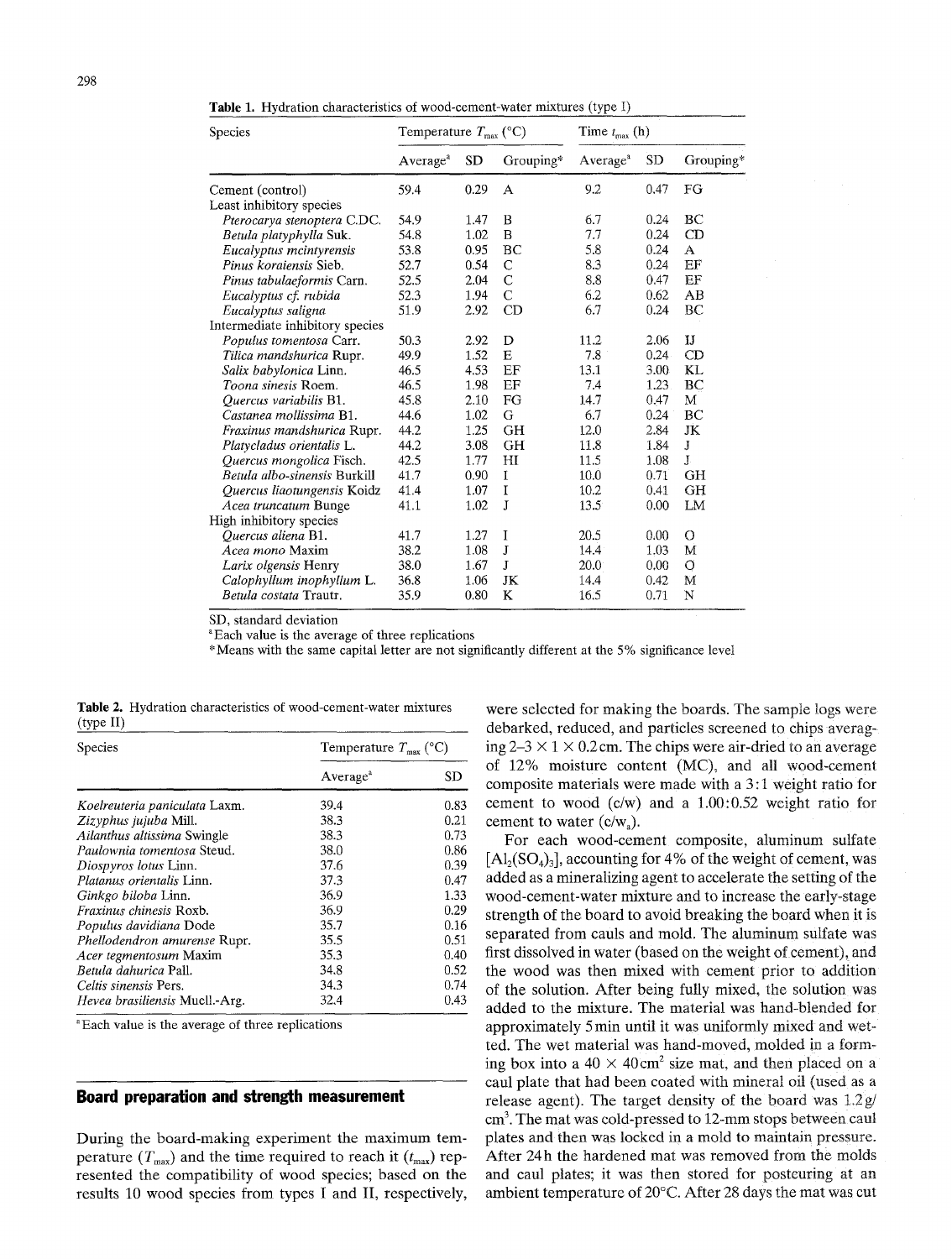into samples of 20  $\times$  10 cm<sup>2</sup> and 5  $\times$  5 cm<sup>2</sup>, respectively, and tested to determine the modulus of rupture (MOR) and internal bonding (IB) strength. Three boards were made from each species, and six replications were conducted.

Calculation and data analysis

For calculation and statistical analysis of the data, Duncan's new multiple comparison procedure<sup>28</sup> was applied. We obtained all pairwise statistical comparisons for the sample means of hydration characteristics of the wood-cementwater mixture.

# **Results and discussion**

Measurement of hydration reaction of wood-cement-water mixture

Figure 2 shows the hydration temperature of ordinary portland cement as a function of time. There are at least two normal peaks observed in the temperature-time curve of cement paste alone within  $24h^{29}$  It has been generally agreed that the first peak indicates the formation of the calcium-aluminum phase of  $C_3A$  (3CaO.Al<sub>2</sub>O<sub>3</sub>, tricalcium aluminate) and heat release of the initial cement hydration; the second peak indicates the hydration of  $C_3S$  (3CaO.SiO<sub>2</sub>, tricalcium silicate) and shows the maximum exothermic reaction of cement.<sup>15,21,29</sup> The first peak appears less than l h after water application, whereas the second peak, which represents the final cement setting, takes more than 10h.

The hydration temperature of portland cement mainly depends on its components. The maximum hydration temperature  $T_{\text{max}}$  and time  $t_{\text{max}}$  to reach it should be comparable for all portland cements.<sup>3,4,24</sup> Any additives, such as wood species, that may change the setting rate of the cement

would lead to a change in the exothermic rate of hydration and thus change both  $T_{\text{max}}$  and  $t_{\text{max}}$ .

We studied the hydration reactions of 38 wood-cementwater mixtures and their hydration exothermic curves appeared as different but regular types within 24h. Four of them are shown in Fig. 3.

Determinations for two species

The hydration temperatures for 39 group of species samples are listed in Tables 1 and 2. Thirty-nine temperature curves were obtained based on the means of the data for each group. Based on the presence of one or two exothermic peaks for the hydration reaction within a 24-h period, the temperature-time curves of 38 species were divided into two types (I and II), as illustrated in Fig. 4.

For type I species, although the  $t_{\text{max}}$  of each woodcement-water mixture is before or after that for cement alone, the hydration temperature curves of the mixtures were similar to that for cement alone, with two exothermic peaks occurring in each curve within 24 h. The first temperature peak appeared within about 30min of the water application. The temperature then decreased but increased again within 24h, with the appearance of the second main exothermic peak (e.g., *Pterocarya stenoptera* C.DC., *Betula platyphylla* Suk., *Pinus tabulaeformis* Carn., and *Salix babylonica* Linn.).

For type II of species, the first temperature peak appeared within about 30min of the water addition; strong inhibition due to the extractives of species was demonstrated, so the temperature gradually decreased without, another increase within the 24-h period. As shown in Table 2, 14 species were considered to belong to this type (e.g., *Koelreuteria paniculata* Laxm., *Platanus orientalis* Linn., *Phellodendron amurense* Rupr.).



Fig. 2. Index of hydration temperature-time curve of cement. A, temperature-time curve of cement; B, ambient temperature;  $T_{\text{max}}$ maximum hydration temperature;  $t_{\text{max}}$ , time required to reach maximum temperature



Fig. 3. Effects of wood species on hydration characteristics of woodcement-water mxitures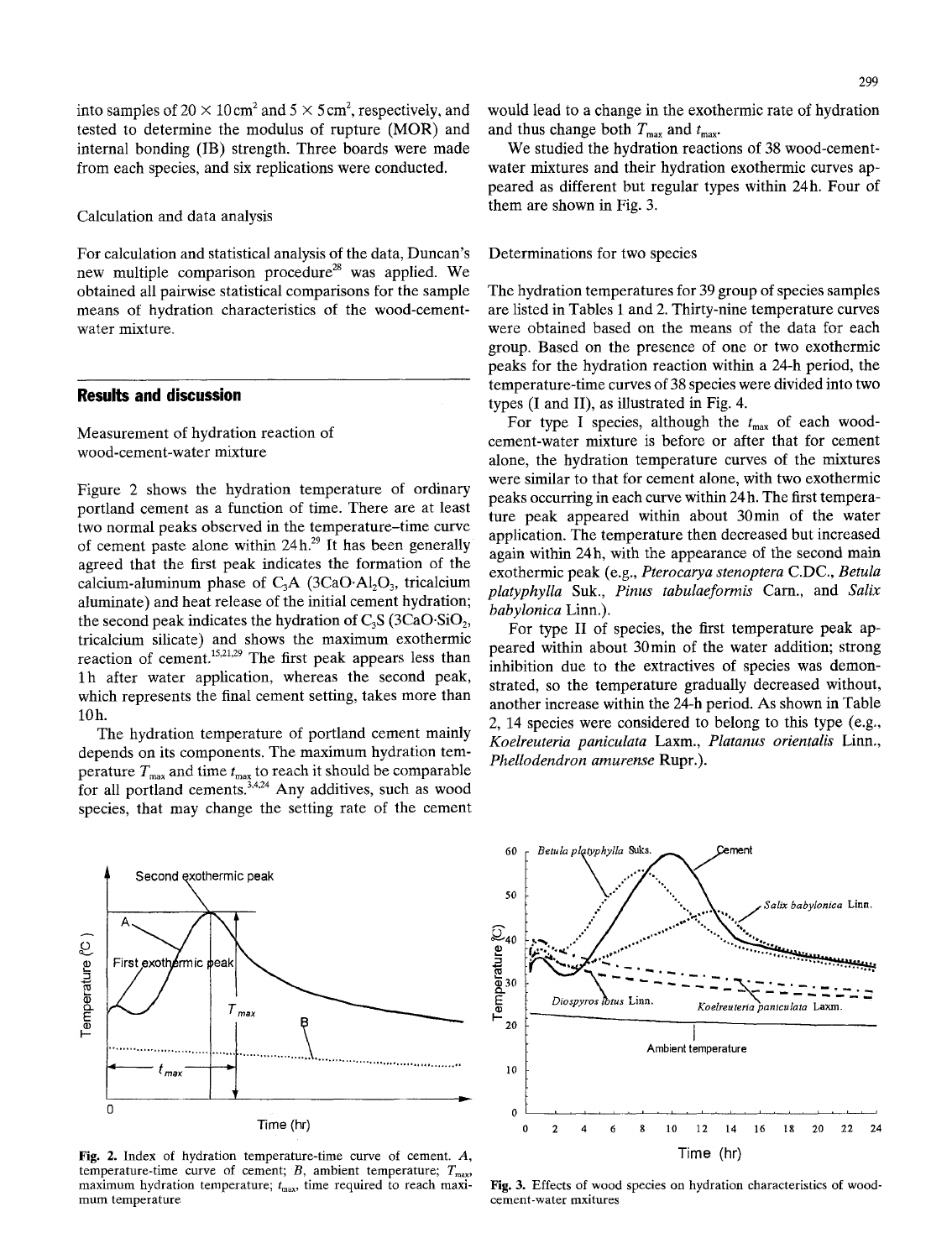300



Fig. 4. Hydration curve types of wood-cement-water mixtures

The first peak for most of the 38 species (except *Celtis sinensis* Pers. and *Hevea brasiliensis* Muell.-Arg.) reached a high temperature, even higher than that for cement alone  $(34.6^{\circ}$ C). The high temperature for the wood-cement-water mixture is due to the possibility that some of the extractives in wood are thought to accelerate slightly the hydration of tricalcium aluminate  $(C_3A)$  during the cement phase, leading to a flash setting, which releases high heat at the beginning of the hydration process.<sup>29</sup> For this reason, the first peak cannot be used to distinguish the compatibility of species. It can be concluded that the high extractives content in type II wood species completely retard the hydration of tricalcium silicate  $(C_3S)$  and inhibit cement setting, resulting in disappearance of the second peak, which represents the final cement setting within 24h or a greatly delayed setting time of cement beyond 24h. Therefore, the type II species were thought to severely retard cement hydration and so are not suitable materials. If it were necessary to use these species for production, additional treatment would be required prior to manufacture of WCPs.<sup>15,23,25,30,31</sup>

# Comparison of  $T_{\text{max}}$  in type I species

All type I wood species more or less inhibited hydration, with decreased  $T_{\text{max}}$  of cement. The  $T_{\text{max}}$  of these species was apparently lower than that of cement alone. *Pterocarya stenoptera* C.DC. had the highest  $T_{\text{max}}$  (54.9°C), and *Betula costata* Trautr. had the lowest  $(35.9^{\circ}C)$  with  $23.5^{\circ}C$  temperature difference compared to that of cement alone. Statistical analysis using Duncan's new multiple comparison for  $T_{\text{max}}$  indicated that there were significant differences among the type I species, and 24 species were grouped from B to K. Both hardwood species (e.g., *Pterocarya stenoptera* C.DC. and *Betulaplatyphylla* Suk.) and softwood species (e.g., *Pinus koraiensis* Sieb. and *Pinus tabulaeformis*  Cam.) were represented in type I species. The maximum temperature for cement alone (group A, controls) was significantly different from that of the wood-cement-water mixtures.

Comparison of  $t_{\text{max}}$  in type I species

The advanced and delayed exothermic cement hydration reaction, as estimated by the time  $(t_{\text{max}})$  to reach maximum hydration temperature, may be used to determine how soon a wood-cement panel can be removed from closed caul plates and molds during the cold-press process. Statistic analysis of Duncan's new multiple comparison for  $t_{\text{max}}$  in type I species showed that there were significant differences between the means of samples. The  $t_{\text{max}}$  of 24 type I species were grouped. Eight species in which  $t_{\text{max}}$  ranged from 5.8 to 7.8h, were classified as groups A–E. The  $t_{\text{max}}$  of the cement alone, regarded as the normal hydration reaction time. was classified as group FG (FG overlapped F and G groups) and ranged from 8.3 to 10.2h: there were four such species. There were 12 species grouped from F to O, in which  $t_{\text{max}}$  was >10.2h. As shown in Fig. 2, the  $t_{\text{max}}$  of eight species, with  $T_{\text{max}}$  $>50^{\circ}$ C, was 6.2-8.8h, with the exception of 11.2h for *Populus tomentosa* Carr.; and they were earlier than the  $t_{\text{max}}$ (9.2 h) of cement alone. These species were thought to have comparatively high compatibility with cement due to their high  $T_{\text{max}}$  and short  $t_{\text{max}}$ , and the same general trend was observed with strength values of boards in the late group.

Comprehensive evaluation for compatibility

Based on the experimental results for wood-cement-water mixtures, Sandermann and Kholer<sup>9</sup> classified the wood used for the manufacture of WCPs as follows: highly suitable, suitable, and less suitable. These authors suggested that using highly suitable wood species and portland cement, even without additive chemicals, can produce WCPs of high quality.

Because the maximum temperature  $(T_{\text{max}})$  of the cement used in this study was  $59.4^{\circ}$ C lower than that used by Sandermann and Kholer, $9$  in accordance with Duncan's comparison for  $T_{\text{max}}$  and  $t_{\text{max}}$  and reference to the classification method used by Sandermann and Kholer,<sup>9</sup> we classified the wood species included in type I as follows.

- *1. Least inhibitory species:* The maximum temperature  $(T_{\text{max}})$  was >50°C, and the time  $(t_{\text{max}})$  was <10h: 7 wood species.
- *2. Intermediate inhibitory species:* The maximum temperature  $(T_{\text{max}})$  was >40°C, and the time  $(t_{\text{max}})$  was <15h: 12 wood species. If these wood species were used as raw materials for WCPs, specified additive Chemicals and related technology should be prepared.
- *3. Highly inhibitory species:* The maximum temperature  $(T_{\text{max}})$  was <40°C or time  $(t_{\text{max}})$  >15h: 5 wood species. These woods are considered unsuitable for the manufacture of WCPs. If it is necessary to use these species for production, extractives must be removed prior to manufacture.

Correlativity between characteristics of hydration and properties of board

In accordance with the results of the hydration reactions of 38 species, six and four species, respectively, in types I and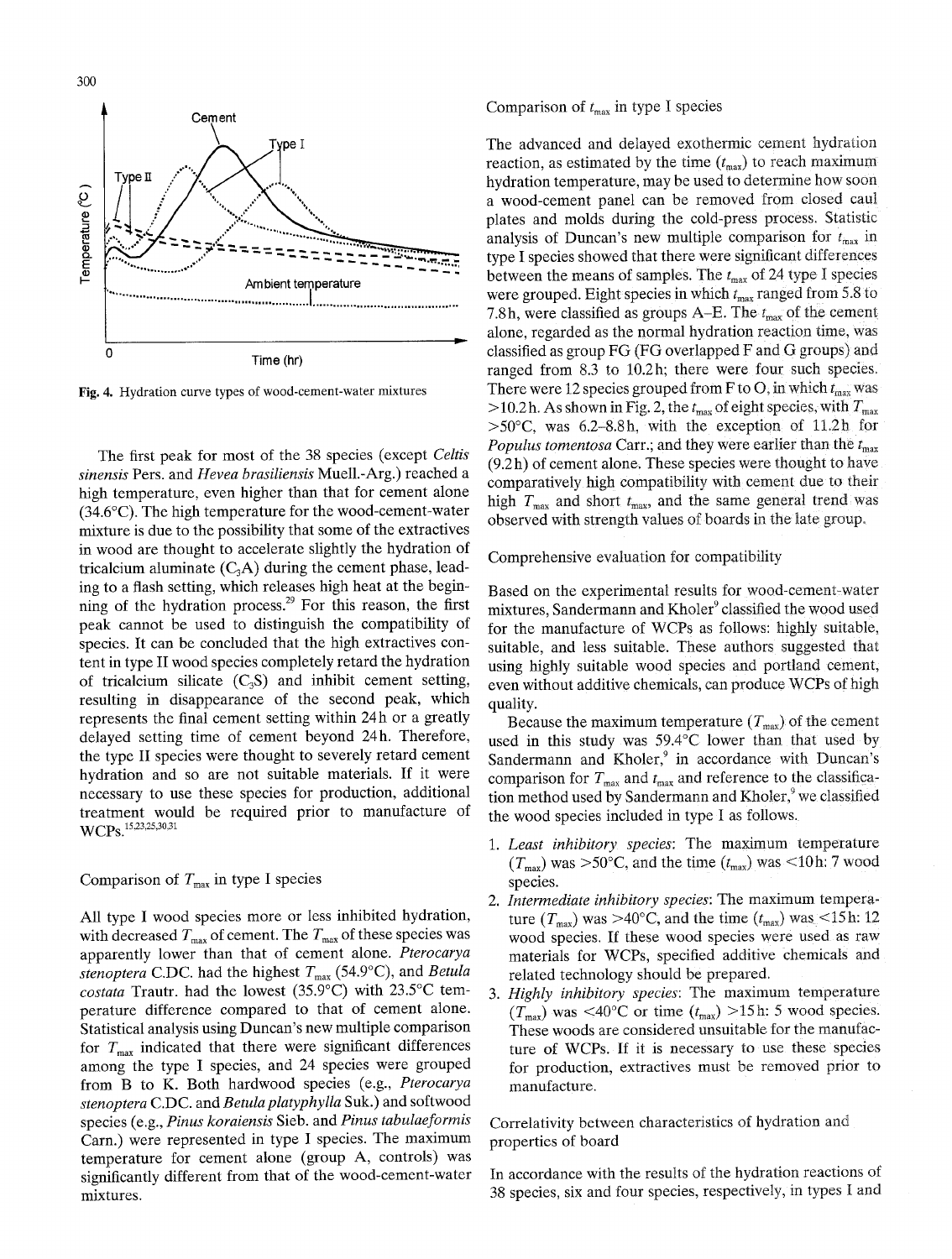**Table** 3. Hydration characteristics and strength values of wood-cement board

| <b>Species</b>                      | $T_{\rm max}$<br>(°C) | $t_{\rm max}$<br>(h) | MOR <sup>a</sup><br>(MPa) | <b>SD</b> | IB <sup>a</sup><br>(MPa) | <b>SD</b> |
|-------------------------------------|-----------------------|----------------------|---------------------------|-----------|--------------------------|-----------|
| Type I                              |                       |                      |                           |           |                          |           |
| Pterocarya stenoptera C.DC.         | 54.9                  | 6.7                  | 8.79                      | 0.86      | 0.48                     | 0.24      |
| <i>Pinus koraiensis Sieb.</i>       | 52.7                  | 8.3                  | 9.25                      | 1.55      | 0.62                     | 0.17      |
| Salix babylonica Linn.              | 46.5                  | 13.1                 | 7.25                      | 1.40      | 0.55                     | 0.20      |
| Quercus mongolica Fisch.            | 42.5                  | 11.5                 | 8.65                      | 0.97      | 0.51                     | 0.22      |
| Calophyllum inophyllum L.           | 36.8                  | 14.4                 | 6.18                      | 1.20      | 0.41                     | 0.16      |
| Betula costata Trautr.              | 35.9                  | 16.5                 | 4.92                      | 2.31      | 0.33                     | 0.09      |
| Type II                             |                       |                      |                           |           |                          |           |
| Koelreuteria paniculata Laxm.       | 39.4                  |                      | 5.24                      | 0.96      | 0.29                     | 0.13      |
| <i>Platanus orientalis</i> Linn.    | 38.3                  |                      | 3.45                      | 0.99      | 0.31                     | 0.13      |
| <i>Phellodendron amurense Rupr.</i> | 35.5                  |                      | 4.12                      | 0.62      | 0.38                     | 0.18      |
| Hevea brasiliensis Muell.-Arg.      | 32.4                  |                      | 3.31                      | 1.21      | 0.20                     | 0.10      |

~Each value is the average of six replications

II were chosen to make boards to examine the relation between hydration characteristics and strength values. Significant identity of the hydration characteristics with strengths was observed with maximum hydration temperature  $(T<sub>max</sub>)$ , as shown in Table 3. There was a general trend of higher hydration temperature  $(T_{\text{max}})$  and shorter reaching time  $(t_{\text{max}})$  with higher MOR and IB strength values. The type I wood species with a higher  $T_{\text{max}}$  and shorter  $t_{\text{max}}$ , which represented good compatibility with cement, considerably affected the properties of the board. The MOR and IB strengths of type I species were significantly higher than those of type II. However, even though the type II wood species were shown to have a relatively higher  $T_{\text{max}}$  (>40°C at the first exothermic peak), the strength of the panels was lower than that of type I because their hydration reactions with cement were completely inhibited, with no second exothermic peak within 24h. This finding appears to be consistent with those of other researchers who found close relations between the hydration characteristics of woodcement-water mixtures and strength.<sup>21,32</sup>

Although the correlation between hydration characteristics and strength is not considered to be suitable in **all** case due to a large variety of diverse woods that are not homogeneous in their effects on cement, it appears that the hydration characteristics of wood-cement-water mixtures can be expected to be a general estimation of panel strength, especially in specific areas and species chosen as raw materials prior to WCP production.

# **Conclusions**

On the basis of the data from hydration of wood-cement composites and strength tests collected in this series of experiments, the following conclusions were drawn.

1. The use of hydration characteristics  $(T_{\text{max}})$  and  $(t_{\text{max}})$ of wood-cement composites is a simple, recommendable method of directly and quantitatively measuring the inhibitory effect of wood species.  $T_{\text{max}}$  and  $t_{\text{max}}$  can be considered the most important parameters and indicators for estimating the compatibility of given species.

2. The temperature-time curves of mixtures differed significantly among the total 38 wood species, representing different compatibilities with cement. Altogether 24 and 14 species, respectively, were classified in type I or II based on the presence of a second exothermic reaction peak within 24h.

3. In terms of the hydration characteristics ( $T_{\text{max}}$  and  $t_{\text{max}}$ ) of wood-cement-water mixtures, the compatibility of type I species were divided into three levels: least, intermediate, and highly inhibitory species for WCP production. The type II species were not deemed acceptable raw materials for board production because there a complete hydration reaction was not observed.

4. There was a favorable identity between hydration characteristics ( $T_{\text{max}}$ ,  $t_{\text{max}}$ ) and MOR and IB values, which means that  $T_{\text{max}}$  and  $t_{\text{max}}$  can be used as predictors to determine the sensitivity of board strengths of wood species and to determine the feasibility of species application.

#### **Reference**

- 1. Moslemi AA (1974) Particleboard (2 vols). Southern Illinois University Press, Carbondale, IL, pp 185-186
- 2. Prestemon DR (1975) Preliminary evaluation of a wood-cement composite, For Prod J 26:43-45
- 3. Weatherwax RC, Tarkow H (1964) Effect of wood on setting of portland cement. For Prod J 14:567-570
- 4. Sandermann W, Preusser HJ, Schwiens W (1960) The effect of wood extractives on the setting of cement-bonded wood materials. Holzforschung 14(3):70-77
- 5. Ramirez-Coretti A, Eckelman CA (1998) Inorganic-bonded composite wood panel systems for low-cost housing: a Central American perspective. For Prod J 48(8):62-68
- 6. Goodell B, Daniei G (1997) Decay resistance and microscopic analysis of wood-cement composite. For Prod J 47(11-12):75-80
- 7. Moslemi AA (1988) Inorganically bonded wood composites. Chemtech 18:504-510
- 8. Hofstrand AD, Moslemi AA (1984) Curing characteristics of wood particles from nine northern Rocky Mountain species mixed with portland cement. For Prod J 34(2):57-61
- 9. Sandermann W, Kholer R (1964) Studies on mineral-bonded wood materials. Holzforschung 18(12):53-59
- 10. Davis TC (1966) Effect of blue stain on setting of excelsior-cement mixture. For Prod J 16(6):49-50